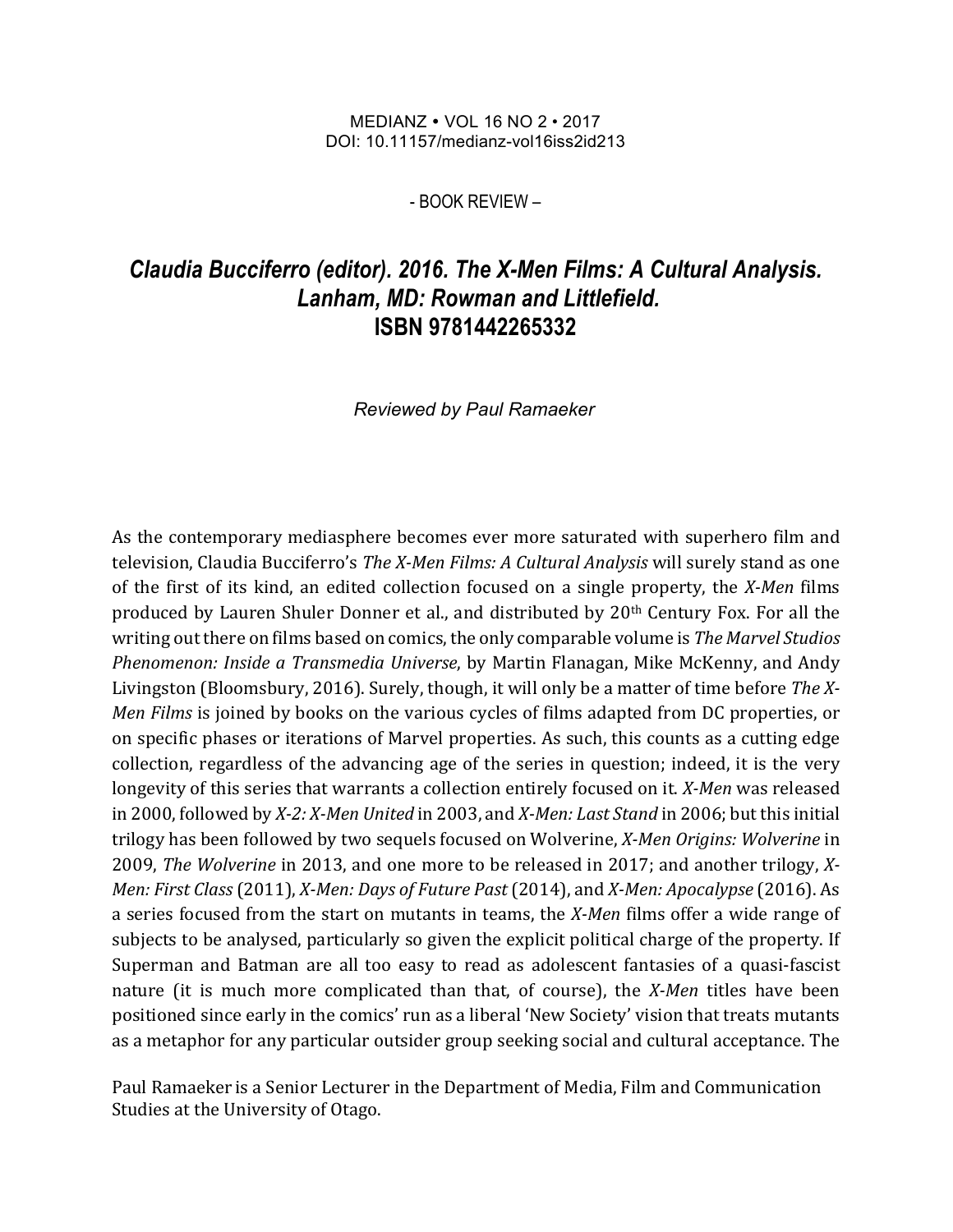exigencies of big-budget film production, though, raise the question: Are the films as ideologically progressive as they might appear?

Bucciferro's introduction puts a personal spin on her investment in the series, relating her experience of seeing the film in Concepción, and succinctly lays out the project of the book, examining the X-Men as a way of exploring social issues. This is spread out across sections devoted to Utopianism and transmedia marketing; 'agency and authority', in which the contributors delve into issues around mutants, transhumanism, and constructions of the warrior; gender and race; and passing and Otherness. It must be said that, as a film scholar, I am coming at this book from a perspective quite different to that of the majority of the authors here; most of them are Communications scholars, with a few having backgrounds in literature or politics, and just a couple from film. Frequently, then, I found myself wanting more nuance and detail in the textual analysis, as well as more historical background, especially in terms of economic contexts (Nicolò Gallio's piece on the marketing of *Days of Future Past* is welcome as regards the latter). The book is, instead, mostly invested in qualitative, representational analysis. Given this caveat, though, it is still fair to expect a degree of variability in any anthology, and so it is here.

Particularly disappointing is that the one essay that seriously engages with film style falls into the trap of directly equating selected instances of low and high angles with empowerment and disempowerment, without fully considering either narration or intrinsic norms. That essay, coming in the section on women in the franchise, doesn't necessarily need such an assertion to prove that the female mutants tend to be marginalised in one way or another. Indeed, most of the collection is predicated on the idea that the films signally fail to measure up to the progressive political standards that ostensibly characterize the X-Men. Despite the films' overt messages of diversity and inclusion, they are mostly constrained and curtailed in this regard by the hegemony of white heteronormative patriarchy. Carolyn Cocca's essay 'Containing the X-Women' persuasively demonstrates the many ways in which the films fall short of the comics as regards gender politics, while Julie Davis and Robert Westerfelhaus examine Rogue's powers as ones she must relinquish, not a source of strength. Jason Zingsheim shows that even the shape-shifting Mystique is ultimately aligned with whiteness, and her agency compromised by positioning here as a mere point of contention between two men, Xavier and Magneto (a point echoed by Overton, du Pré, Pecchioni, and Overton).

Elsewhere, David Oh looks at Orientalist and post-racial fantasies in the *Wolverine* films, Jessica Benham questions the displacement of disabled rights into mutant rights, and Jason Smith finds no real challenge to white dominance in the representation of minority mutants. Other essays are somewhat more ambivalent, focused more on exploring the complex and often contradictory ways that the mutants articulate struggles around issues such as, in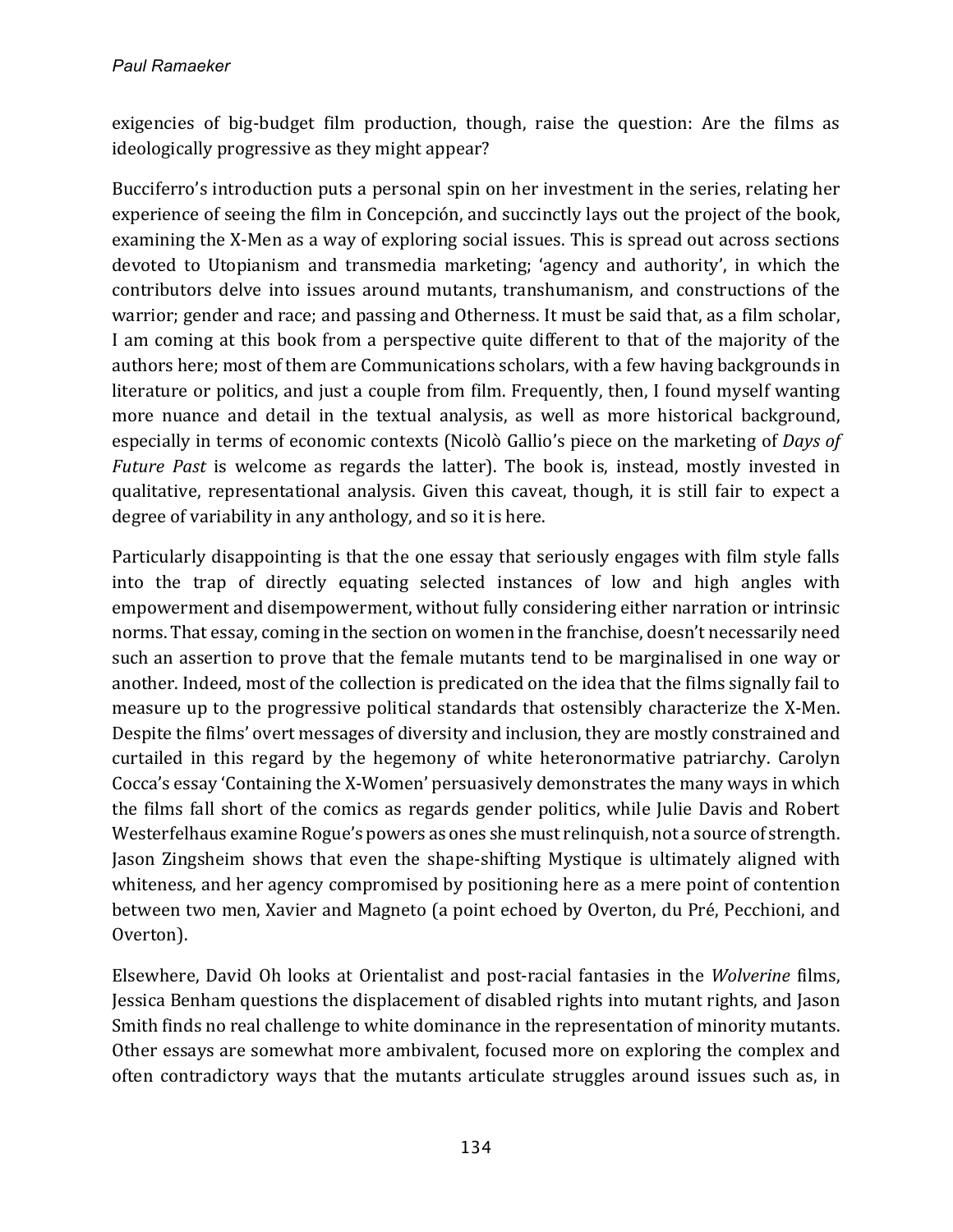Nathan Miczo's 'Wolverine in Transition', definitions of masculinity, and, in Christina M. Knopf and Christine M. Doran's 'PTXD', social distinctions between civilian and warrior.

Many of the essays here spring from the opposition between Professor X, and Magneto. In 'Magneto's Dilemma', Ron Von Burg and D. Stokes Piercy use their debates to hash out issues around transhumanism, while in 'Passing While Homo Superior', Kat Overland both looks to them to ground her discussion of passing in relation to mutancy, and critiques the either/or logic of them as a binary. Among the strongest entries here focus on the ideological work that mutancy does across the series. Matt Yockey's 'Mutopia' looks at the mutant's Otherness in relation to notions of American-ness, its myths of Utopia, its exceptionalism, and its hegemonic values, while also recognising the challenge to normativity in Xavier's coalition. Evan Hayles Gledhill takes a fruitful tack in looking at the mutants as a fictive means to approach issues around biopower, debates around 'material reality and the subjective experiences of its inhabitants' (34). The mutants, she argues, can help illuminate 'Foucault's challenge to extend the field of human rights by extending the definition of the human' (35), with the X-Men's 'discursive construction of bodily non-normativity as giving voice to alternative subject positions by resisting the enforced normativity in current morphological standards of human bodies' (35). In this respect, she argues that the invocation of Nazism (in Magneto's concentration camp past) is used as a means to suggest the power structures behind eugenics and discursive standards of normativity. This is a rich area, and Gledhill explores it cogently. Likewise, not least after a long run of pieces quite critical of the films (most often rightly so), it comes as something of a relief to get to Bucciferro's own essay, 'Mutancy, Otherness, and Empathy in *The X-Men'*, in which she goes back to the basic potential of the characters and their world. Mutants, she writes, represent not any particular group, but a more generalised Other, enabling an in-depth, conceptual exploration of Otherness itself, which invites us to 'deconstruct the Other as a category'. "To live is to struggle, say the X-Men, but there is power in teamwork and diversity". 'While exploring alterity and alienation, the X-Men offer empathy and hope as entry points for building a better future' (221).

In their 'Epilogue', Bucciferro and Zingsheim ably tie the threads of the volume together, identifying three overarching themes '(1) illustrating identity shifts and mutations, specifically the politics of representation regarding intersectional subject positions;  $(2)$ processing social issues, including human rights, war, and technology; and (3) discussing futurity and otherness, while exploring the past and present in connection to a politics of difference' (224). They acknowledge the ways in which the films explore alternative identities and subjectivities, and explore cultural anxieties, yet without necessarily subverting dominant ideologies. In doing so, they point to the larger functions of the volume itself, not only to look at what the films tell us about contemporary culture, but also to offer 'analytical tools that promote media literacy'  $(223)$ . This indicates the ways in which this